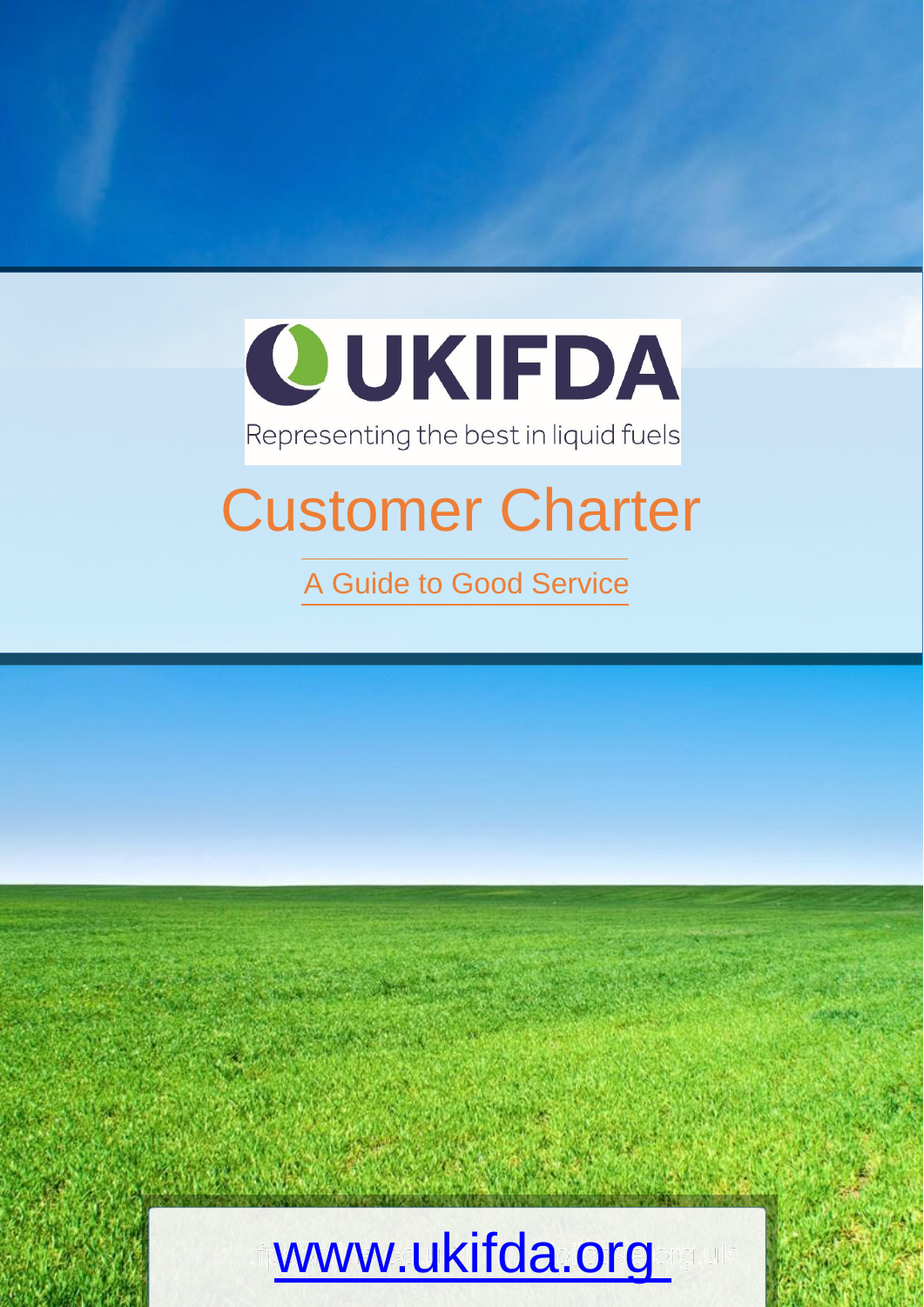### WHO IS UKIFDA?

The UK & Ireland Fuel Distributors Association (UKIFDA) is the trade association for the liquid fuels distribution industry and ancillary interests in the UK and the Republic of Ireland.

UKIFDA promotes best practice in the industry through the UKIFDA Code of Practice. UKIFDA represents at least 80% of the volume of liquid fuel distributed for use in heating properties in the UK and similar in the Republic of Ireland.

It provides members with a collective voice for the industry at national level, services to assist members in optimising their business efficiencies including depot audits, certification schemes, tanker driver training.

### WHY A CUSTOMER CHARTER?

UKIFDA members strive to provide a good service to their customers. This Customer Charter, which is based on a much more comprehensive UKIFDA Code of Practice (CoP), has been created to help ensure that customers can expect good service and understand clearly how their UKIFDA distributor should operate and what constitutes good service.

Please note that this Charter only covers deliveries to domestic customers of a distributor who is a member of UKIFDA. It is not applicable to commercial organisations or non-UKIFDA distribution companies. The full Code of Practice is available from the UKIFDA website [www.ukifda.org](http://www.ukifda.org./).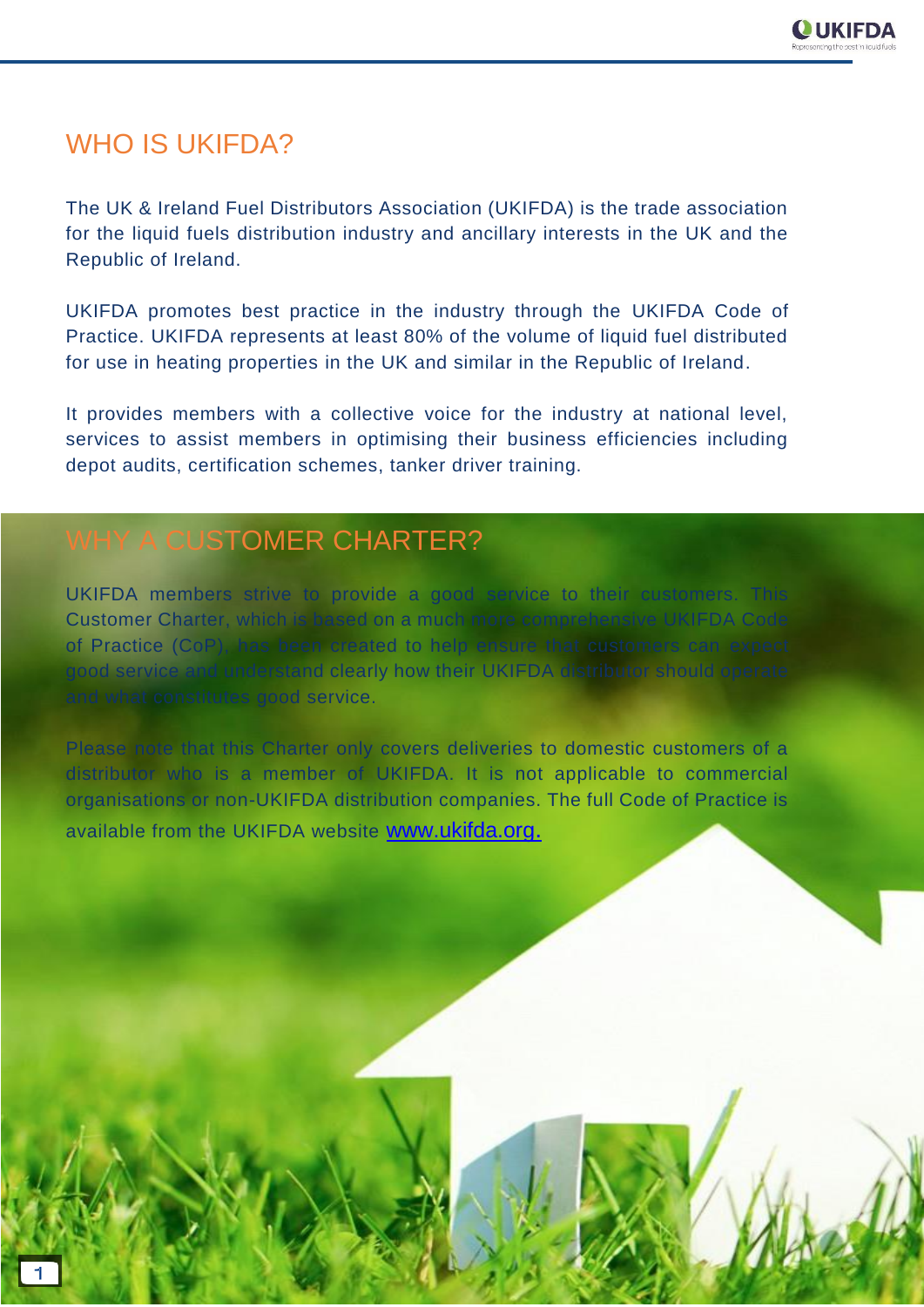### WHAT CAN YOU EXPECT FROM A UKIFDA DISTRIBUTOR?

### Whether a first-time buyer from a distributor or a regular customer you can expect to:

- **1.** Be dealt with fairly
- **2.** Receive accurate information, marketing and advice regarding the products and services that you receive.
- 3. Be given a clear price and delivery time for any order you place (you can request email or text confirmation of the price from most distributors). Also receive confirmation of delivery including quantities post-delivery.
- **4.** Be provided with the range of payment choices which the distributor offers. Typical options include:
	- **a.** Payment by credit/debit card
	- **b.** Monthly payment plan
- **5.** Whether you have an existing or new contract with a distributor, they should provide you with all the terms and conditions of that contract. This includes conditions relating to any cancellation of that contract.
- **6.** Be given reasonable notice if agreed delivery schedules cannot be met.
- **7.** Cancel any order within two working days of the agreed delivery date without charge .
- **8.** Be informed if the delivery was aborted on health and safety grounds with follow up calls from the distributor outlining the issues and possible solutions to rectify the issues.

NB: A monthly payment plan allows you to make regular payments to spread the cost of paying for your liquid fuel. Where you pay the distributor a regular amount, for example monthly direct debit, then you will receive a statement at least once per year giving you your account balance. Where a surplus exists, you can request that the balance be returned to you within 21 days.

### THINK SMART!

If you choose to move to a monthly payment scheme, discuss the details with your distributor first. It is important that you build up a credit in your account before taking the first delivery. It is wise, therefore, to start such an account in periods of low demand, such as spring or summer, so that you can make some payments into your account to build up your credit. You should discuss with the distributor which payment method suits you best.

You should also note that if you are a new customer for a distributor and have no credit history with them, then you will probably need to pay in advance for your first order.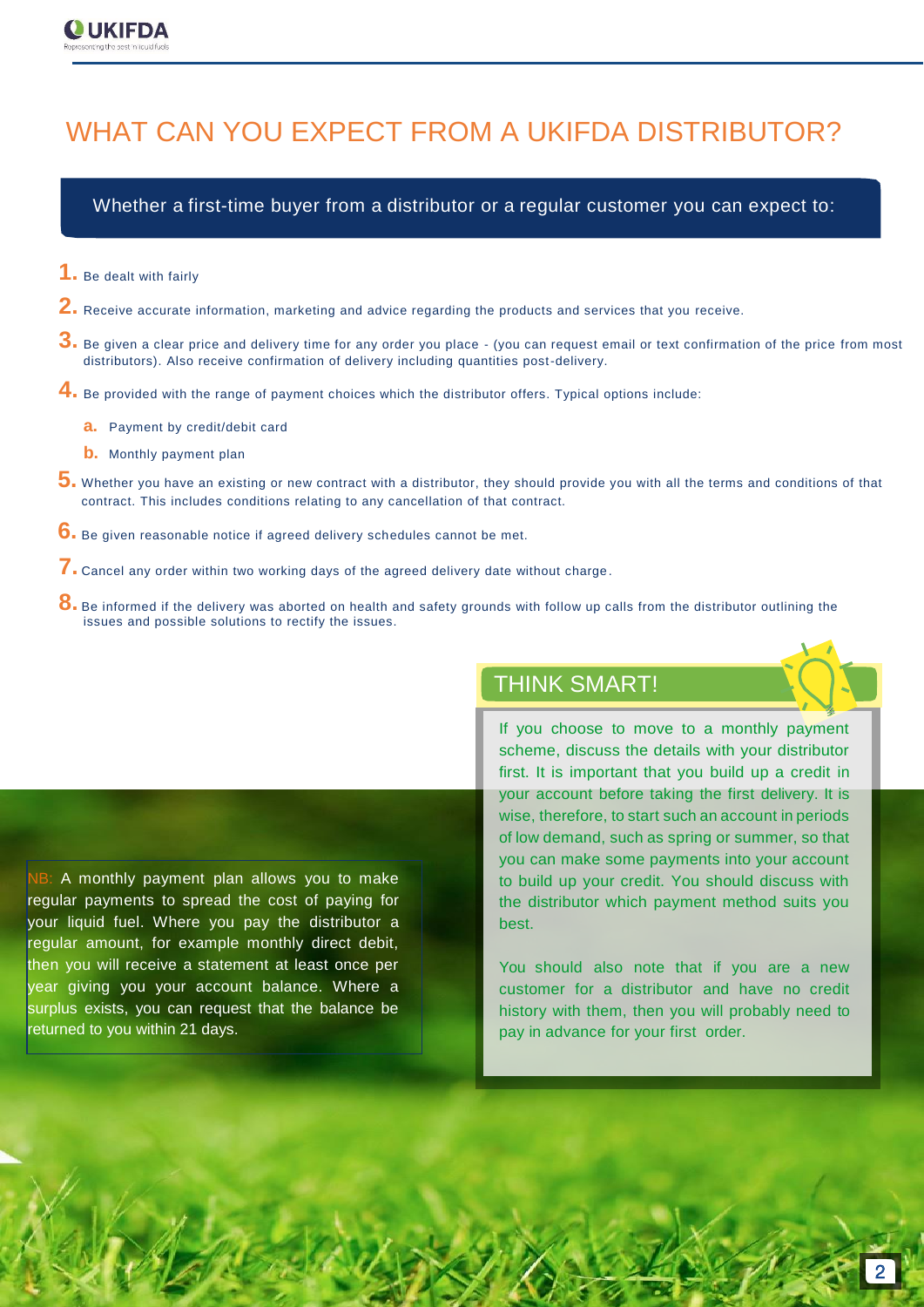

In order to make the delivery process run smoothly a distributor will expect the following from their customers:

- **1.** All of the relevant information for an order be given when the order is placed. This can include address, volume and timeframe required and whether you will be there when the delivery is made.
- **2.** If asked, please provide accurate tank gauge readings. Please also inform the distributor if there is a vulnerable person living at the address. If there is, you should consider signing up for the Cold Weather Priority Scheme with your local UKIFDA Member.
- **3.** Have easy and safe access to the tank or filling point. You should ensure that any site-specific issues (such as location of tank, unrestrained dogs or locked gates) are raised at the time of placing the order.
- **4.** Have a safe storage system into which they can discharge the heating liquid fuel. This includes there being sufficient room in the storage tank to receive the order, the tank being properly installed and in good condition – the best ones will be double skinned. More information can be found on the UKIFDA website.

### THINK SMART!

A distributor may still make a reasonable charge on you to cover the delivery cost even if no liquid fuel is delivered. When you place your order check whether your distributor will charge in these situations.

A delivery might be stopped because a distributor:

- **1.** Cannot gain access to your tank or filling point
- **2.** Has concerns regarding health and safety or environmental issues which can be attributed to a customer or their installation.
- **3.** Finding that there is not room in your tank for the delivery, or
- **4.** They cannot fit all of that order into your tank.

Do not place orders with more than one distributor at a time. If you place orders with two or more distributors at the same time, then they are within their rights to deliver the liquid fuel and request payment or charge a reasonable amount for the aborted delivery.

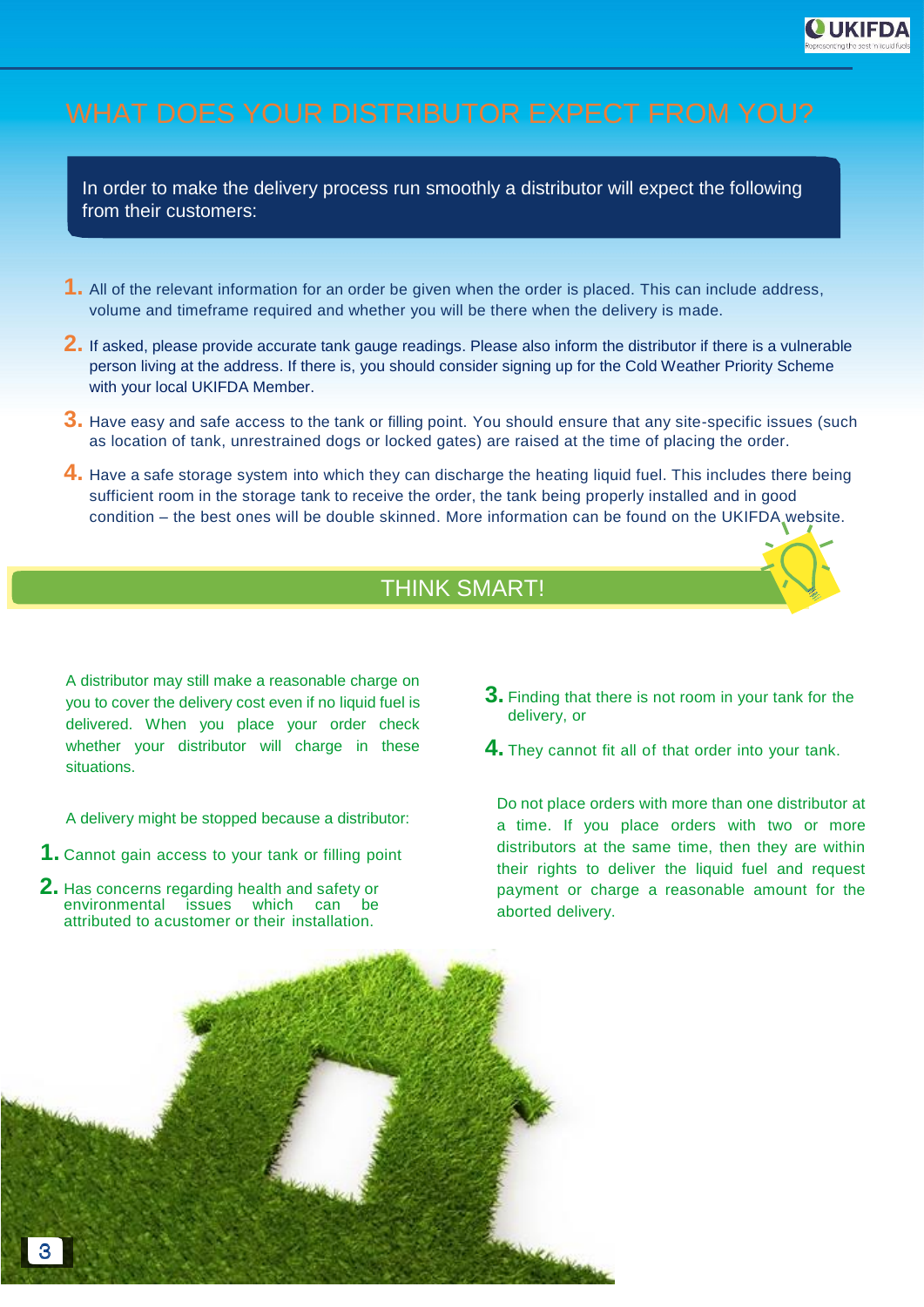

There are two ways in which you can order liquid fuel for home heating:

This is the most common method of ordering heating liquid fuel, where you phone a distributor to request a quote and place an order with the distributor over the phone or internet and ask them to deliver your order. In this case the agreed price (including VAT and all other charges) quoted by the distributor, and to which you agree, is fixed for that order i.e. the distributor cannot subsequently change the price for that order. The only exception is the rate of VAT, which if changed by HMRC will mean the order price will be amended to take account of that change. UKIFDA advises its members that if they are unable to provide a price, due to, for example, adverse weather conditions of fuel supply problems, then they should not provide a price.

### THINK SMART!



If you are contacting a number of distributors for a quote, then make sure that all the prices you receive include the cost of VAT payable and all other applicable charges so that you can make a fair comparison of prices.

This is where you have signed a contract with your supplier to provide you with heating liquid fuel. Typically, this involves a regular payment to your distributor in return for which they will provide your heating liquid fuel when required. This may, but not necessarily, involve the use of monitoring equipment fixed onto your tank. If you enter into such a contract with your supplier, then you should expect regular statements (at least annually) from them informing you on the state of your account and you should be able to have any surplus returned to you within 21 days should you so wish.

You should also be able to make more frequent requests regarding your balance without being charged provided the time between requests is reasonable.

We would also suggest that if you are on contracted deliveries that from time to time you check the price of the liquid fuel you receive against the prices quoted by other distributors in your area to ensure that you are receiving a reasonable price for the service you receive.

### CANCELLING AN ORDER

Once you have placed an order the UKIFDA Code of Practice allows it to be cancelled up to two working days prior to the scheduled delivery without charge. For periods less than this, some distributors may charge a reasonable fee for the cancellation.

This should be contained within their terms and conditions, but if you are unsure we recommend that you check with your distributor when the order is placed as to what their cancellation period is and what charge applies.

### DEALING WITH ELDERLY AND/OR VULNERABLE CUSTOMERS

If a distributor is aware that one of its customers falls within this category (that customer having signed up to the UKIFDA Cold Weather Priority Scheme), or where Government or local authorities are able to share data on those customers that they know are chronically sick, disabled or frail, then UKIFDA Members will take all reasonable steps to prioritise deliveries of heating liquid fuel to such customers.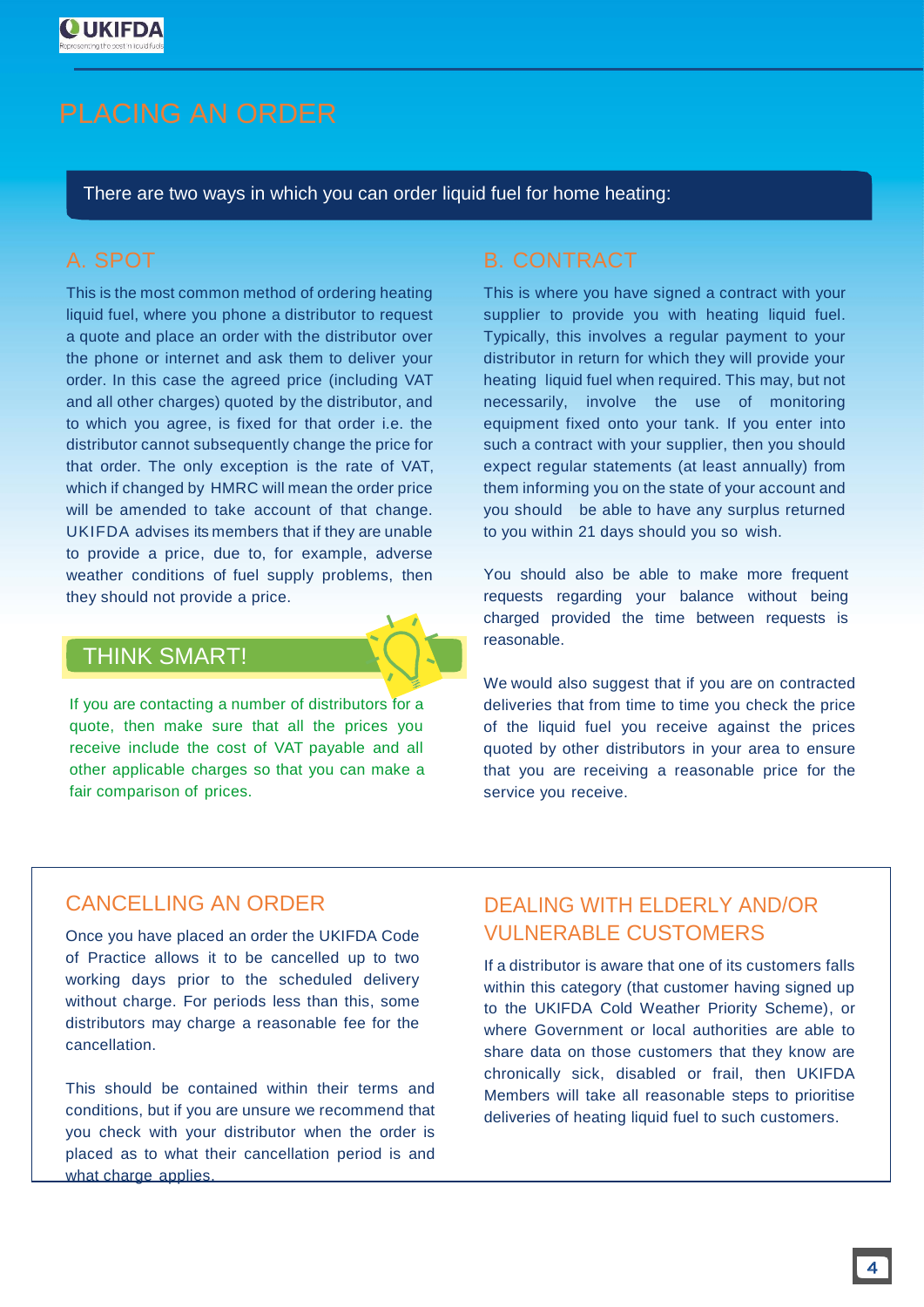

### PRICES

When obtaining prices from a number of distributors the lowest price may not necessarily represent the overall best long term value. Below is a table indicating the saving made depending on the price difference.

| <b>SAVINGS</b> |        | 500 LTRs 1000 LTRs 2000 LTRs |         |
|----------------|--------|------------------------------|---------|
| 0.1<br>ppl     | £0.50  | £1.00                        | £2.00   |
| 0.5<br>ppl     | £2.50  | £5.00                        | £10.00  |
| ppl            | £5.00  | £10.00                       | £20.00  |
| ppl<br>5       | £25.00 | £50.00                       | £100.00 |

Using this table you can calculate your actual savings. All you need to do then is decide if it is worth changing your regular supplier for the possible savings you could achieve. Other things you should consider include the promised timeframe for the delivery (it may be longer than you desire) and whether the price differential is worth losing the relationship with your current supplier which has probably been useful during the winter period.

### THINK SMART!

It is worth considering seasonality when ordering liquid fuel. We would recommend that you try to avoid ordering in December as this is when the distributors are very busy, and the delivery timeframes may be longer. Keep an eye on the UKIFDA webpage for updates on the Buy Liquid Fuel Early campaign each autumn.

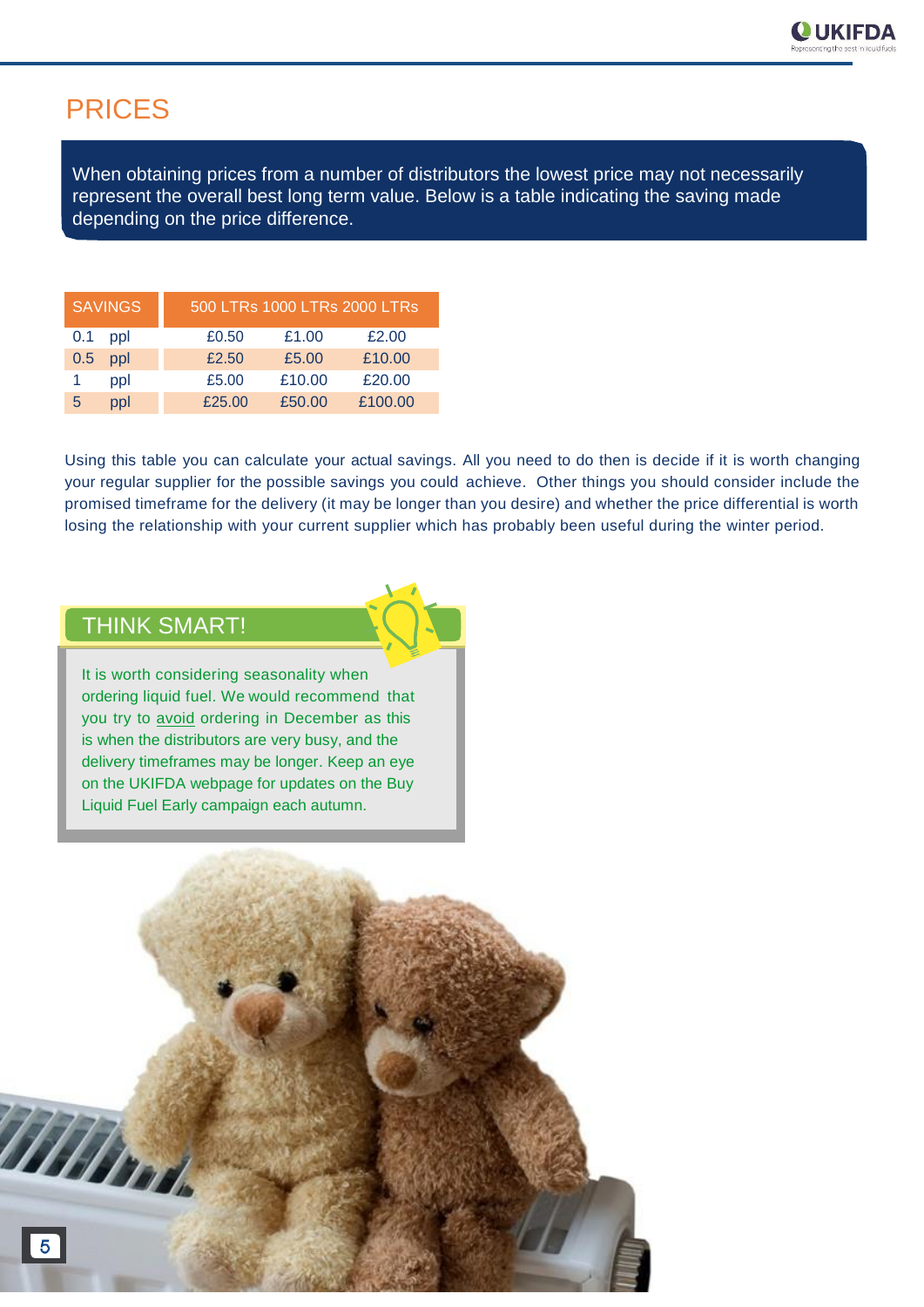### WHAT IF SOMETHING GOES WRONG?

Where things do not go as expected and you feel you have a legitimate complaint, UKIFDA have a complaints procedure which can be followed

### BRIEF OUTLINE OF THE COMPLAINTS PROCEDURE

If you feel that a distributor has broken any of the clauses within the UKIFDA Code of Practice or Customer Charter you should, in the first instance, contact the distributor with your complaint.

Most complaints will be quickly and efficiently dealt with by your distributor. There will be no charge for this unless it requires the services of a competent third party such as a testing laboratory.

Should your complaint not be dealt with, then please look at the complaints procedure on the UKIFDA website (www.ukifda.org). If you need to make a complaint to UKIFDA there will be no charge for UKIFDA to investigate your complaint.

If you are still not satisfied, then you can take your case to ADR Utilities for a decision. There is a charge for this and both you and the distributor will be required to pay the full fee in advance. Depending on the outcome of the adjudicator's decision full or partial refunds may be made to both parties. For example, if the distributor is found completely at fault, then you will receive your payment back. If you are found at fault the distributor will receive their payment back.

Where the adjudicator feels that both sides were at fault, then the refund will be determined by the adjudicator. So, if the adjudicator felt that both parties contributed equally to cause the problem, both parties would receive 50% of their payment back.

### CUSTOMERS WITH PAYMENT **DIFFICULTIES**

If you are unable to pay for the fuel received within the agreed period, contact your distributor as soon as possible to discuss the situation. If they are unable to help you directly, they should refer you to a third-party debt advisory service. A list of useful contacts can be found at the end of this document.

We advise our members to use the report 'How to do the right thing' produced by the Addressing Financial Difficulty Working group (chaired by Citizens Advice) which sets out examples of good practice in debt collection.

### USEFUL CONTACTS

**Citizens Advice** [www.citizensadvice.org.uk](http://www.citizensadvice.org.uk/)

Age UK [www.ageuk.org.uk](http://www.ageuk.org.uk/)

**Utilities ADR** [www.utilitiesadr.co.uk](http://www.utilitiesadr.co.uk/)

**Trading Standards Institute** [www.tradingstandards.gov.uk](http://www.tradingstandards.gov.uk/)

ACRE [www.acre.org.uk](http://www.acre.org.uk/)

**UK & Ireland Fuel Distributors Association** www.ukifda.org Tel: +44 (0)121 767 1319